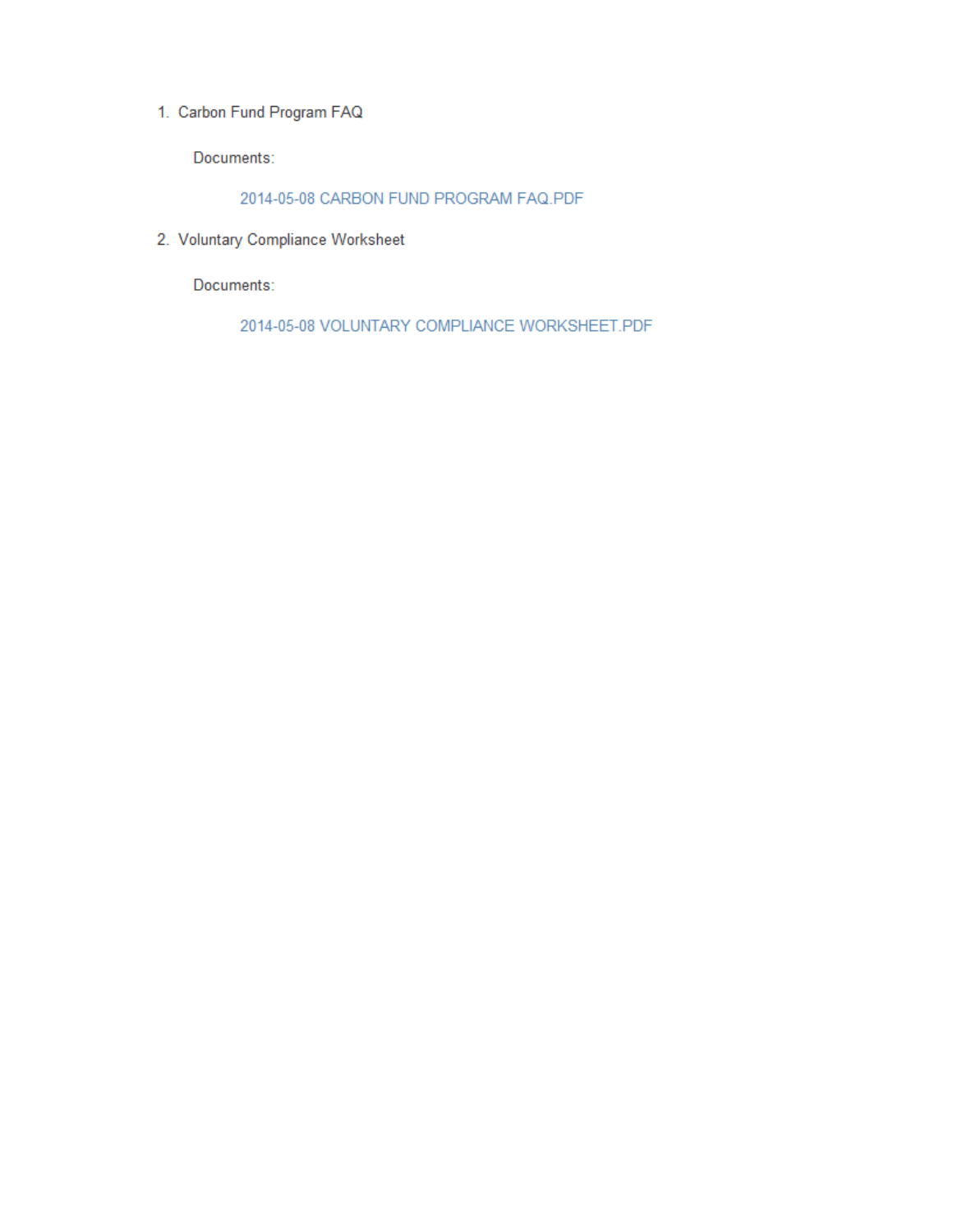

# **WATSONVILLE CARBON FUND PROGRAM FACT SHEET**

May 8, 2014

## **What is the Carbon Fund Program?**

The proposed Watsonville Carbon Fund Program, to be adopted by ordinance, is a mechanism to incentivize energy efficient buildings, on-site renewable energy technologies and fund greenhouse gas reduction projects city-wide. The Carbon Fund Program will add a Carbon Impact Fee to all new development. Applicants of development projects can be refunded a portion or all of their Carbon Impact Fee if they reduce their development's average annual electricity demand through on-site renewable energy and/or energy efficiency. The Carbon Impact Fees collected will be routed to a Carbon Fund from which the City will fund only greenhouse gas reducing projects in the City.

## **Who does the Carbon Fund Program impact?**

The Carbon Fund Program impacts all new proposed development including

- New construction: all non-residential and residential
- Additions: all non-residential and residential
- Alterations: all non-residential and multi-family residential

Single family residential alterations are exempt from the Program and will not be assessed the Carbon Impact Fee.

## **How will the Carbon Impact Fee be assessed?**

The Carbon Impact Fee is calculated as a percent of the overall development project's valuation, depending on whether it is new construction or an addition/alteration.

| Type of Development                              | <b>Carbon Impact Fee</b><br>(percent of project |
|--------------------------------------------------|-------------------------------------------------|
|                                                  | valuation)                                      |
| New non-residential and residential construction | 1.00%                                           |
| Non-residential and residential additions        | 0.75%                                           |
| Non-residential and multi-family alterations     | 0.75%                                           |

Applicants will pay the Carbon Impact Fee at the same time as other development and permit Fees, after submitting plans and appropriate documentation for plan review. No separate payment is required.

### **How can the Carbon Impact Fee be refunded?**

Voluntary compliance with the Carbon Fund program may be achieved by installing an on-site renewable energy system and providing documentation that demonstrates the system will offset either 50% or 100% of the project's average annual electricity demand. Applicants who achieve voluntary compliance will be refunded either 50% or 100% of the Carbon Impact Fee after submission and approval of the Carbon Fund Program Voluntary Compliance Worksheet and proper documentation and installation of an on-site renewable energy generation system that has been inspected and approved.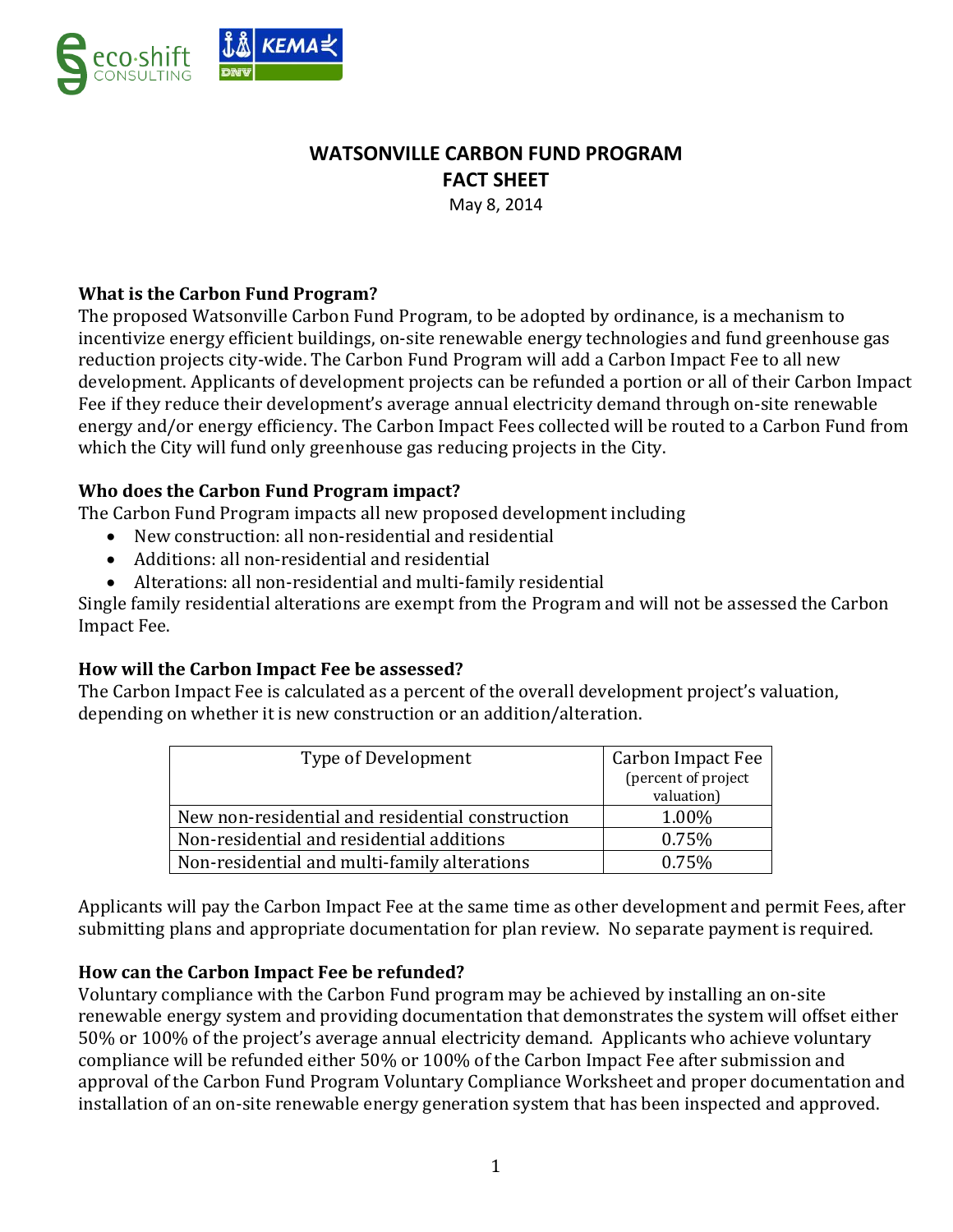

# **WATSONVILLE CARBON FUND PROGRAM FACT SHEET**

May 8, 2014

| Type of Development                              | Eligible for refund |
|--------------------------------------------------|---------------------|
| New non-residential and residential construction | Yes                 |
| Non-residential and residential additions        | Yes                 |
| Non-residential and multi-family alterations     | Nο                  |

Because alteration projects do not add any conditioned space to an existing building, the basis for achieving voluntary compliance, alteration projects are not eligible for any Carbon Impact Fee refund. Single family alterations are exempt from the program and do not pay the Carbon Impact Fee.

#### **When does the Carbon Fund Program and collection of Carbon Impact Fees go into effect?**

The adoption of the Carbon Fund Program ordinance will be voted on by City Council in 2014. The assessment and collection of Carbon Impact Fees will go into effect from the date of adoption onward.

### **Where will I find the Carbon Fund Program ordinance and Worksheet?**

Information about the Carbon Fund Program, the ordinance and the voluntary compliance worksheet will be located at the Watsonville Community Development office and website: http://cityofwatsonville.org/permits-plans.

### **How funds collected by the Carbon Fund be used?**

As outlined in the ordinance, the Carbon Fund must be used for projects that reduce greenhouse gas emissions, as follows:

- **Projects proposed by Public Works, Planning, and other departments are eligible to use funds**
- Projects proposed must have a direct or indirect greenhouse gas emissions reduction identified
- **Projects proposed should be aligned with the priorities identified in the Climate Action Plan**

### **How will projects be selected and funds disbursed for projects?**

The projects will be initially approved by collaborative deliberation between city departments and agreement by department heads. The projects will then be presented to City Council in a staff report as consent calendar item, allowing for public comment and approved by Council vote.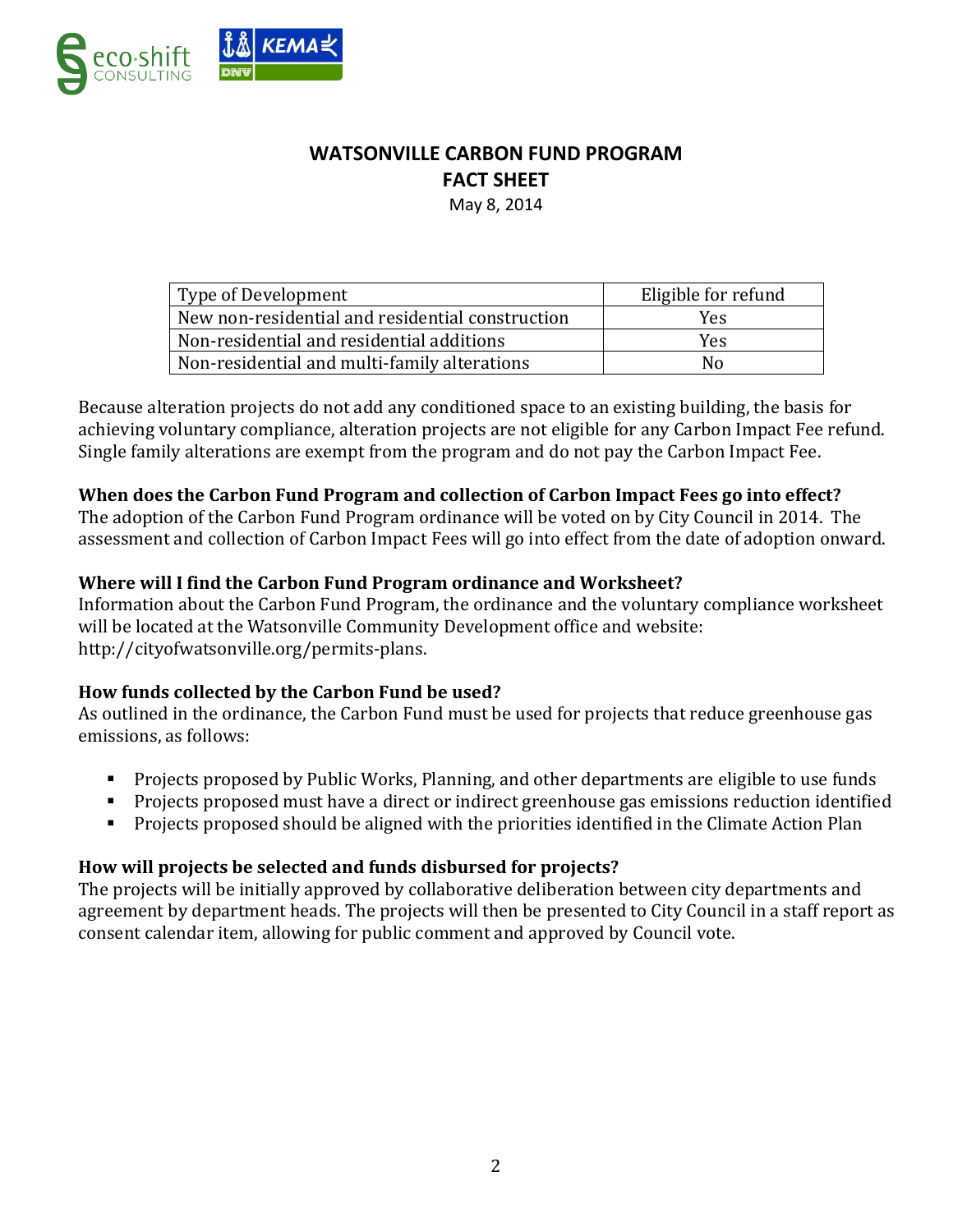## **CITY OF WATSONVILLE**

# **CARBON FUND PROGRAM: VOLUNTARY COMPLIANCE APPLICANT WORKSHEET**

*Applicant shall complete the Carbon Fund Program Voluntary Compliance Worksheet (Worksheet) and submit with proper documentation, Building Permit Application, and plan sets. City reviews Worksheet and documentation during plan review process to ensure compliance. A new Worksheet should be submitted if submittal fails to gain voluntary compliance approval.*

#### Project Address:

#### **Type of Building Construction Permit Application:**

- $\Box$  New construction
- □ Addition
- $\Box$  Non-residential alteration (Residential alterations are exempt from Carbon Fund Program)

| Row             | <b>Calculation</b>                                                                                    | <b>Enter values here</b> |
|-----------------|-------------------------------------------------------------------------------------------------------|--------------------------|
| $\mathbf{1}$    | Enter average annual overall building electricity demand for the new or existing<br>building          | KWh/yr                   |
| $\overline{2}$  | Indicate source of average annual overall building electricity demand                                 |                          |
|                 | determination:                                                                                        |                          |
|                 | New Construction (choose one):                                                                        |                          |
|                 | $\Box$ Title 24 compliance software certified by California Energy Commission                         |                          |
|                 | $\Box$ Certified solar contractor model or set of calculations (allowable for Single                  |                          |
|                 | <b>Family Residences only)</b>                                                                        |                          |
|                 | Additions (choose one):                                                                               |                          |
|                 | $\Box$ Minimum of 1 year of utility bills                                                             |                          |
|                 | □Title 24 compliance software certified by California Energy Commission                               |                          |
|                 | $\Box$ Energy Benchmark Disclosure (commercial properties only)                                       |                          |
|                 | Additions only:                                                                                       |                          |
| 3a              | Enter square footage of existing building (square feet)                                               | SF                       |
| 3 <sub>b</sub>  | Calculate Energy Use Intensity (Row 1 entry $\div$ Row 3a entry)                                      | KWh/SF-yr                |
| 3c              | Enter square footage of new addition (square feet)                                                    | <b>SF</b>                |
| 3d              | Calculate average annual electricity demand from new addition                                         | KWh/yr                   |
|                 | (Row 3b entry x Row 3c entry)                                                                         |                          |
| 4a              | If on-site electricity generation is solar PV:                                                        |                          |
|                 | Enter estimated electricity generation per year (kWh) for new building or                             | KWh                      |
|                 | building addition as provided by a certified contractor estimate                                      |                          |
| 5               | If on-site electricity generation is provided by another renewable energy                             |                          |
|                 | technology enter estimated annual electricity generation (kWh) and                                    | KWh/yr                   |
|                 | $\Box$ attach calculation documentation                                                               |                          |
| 6               | Calculate the portion of the average annual electricity demand met by on-site                         |                          |
|                 | electricity generation:<br>New construction: Row 4a (solar) or Row 5 entry (other tech) ÷ Row 1 entry |                          |
|                 | Additions: Row 4a (solar) or Row 5 entry (other tech) ÷ Row 3d entry                                  | $\%$                     |
| $7\overline{ }$ | Anticipated compliance threshold = percent of Carbon Impact Fee to be refunded:                       |                          |
|                 | $\Box$ If Row 6 $\geq$ 100% of demand, enter 100%                                                     | $\%$                     |
|                 | $\Box$ If Row 6 is between 50% and 99% of demand, enter 50%                                           |                          |
| 8               | $\square$ Submit worksheet, calculations and models with other permit materials                       |                          |
|                 | I cortify that the information provided bergin and attached are true and accurate                     |                          |

*I certify that the information provided herein and attached are true and accurate.*

#### Signature of Applicant:\_\_\_\_\_\_\_\_\_\_\_\_\_\_\_\_\_\_\_\_\_\_\_\_\_\_\_\_\_\_\_\_\_\_\_\_\_\_\_\_\_\_\_\_\_\_\_\_\_\_\_\_\_\_\_\_\_\_\_ Date:\_\_\_\_\_\_\_\_\_\_\_\_\_\_\_\_\_\_\_\_\_\_\_\_\_

*Note: Inspector will verify that on-site electricitygeneration system installed is that specified and approved during plan check. This process must be completed before Applicant receives refund for rebate.*